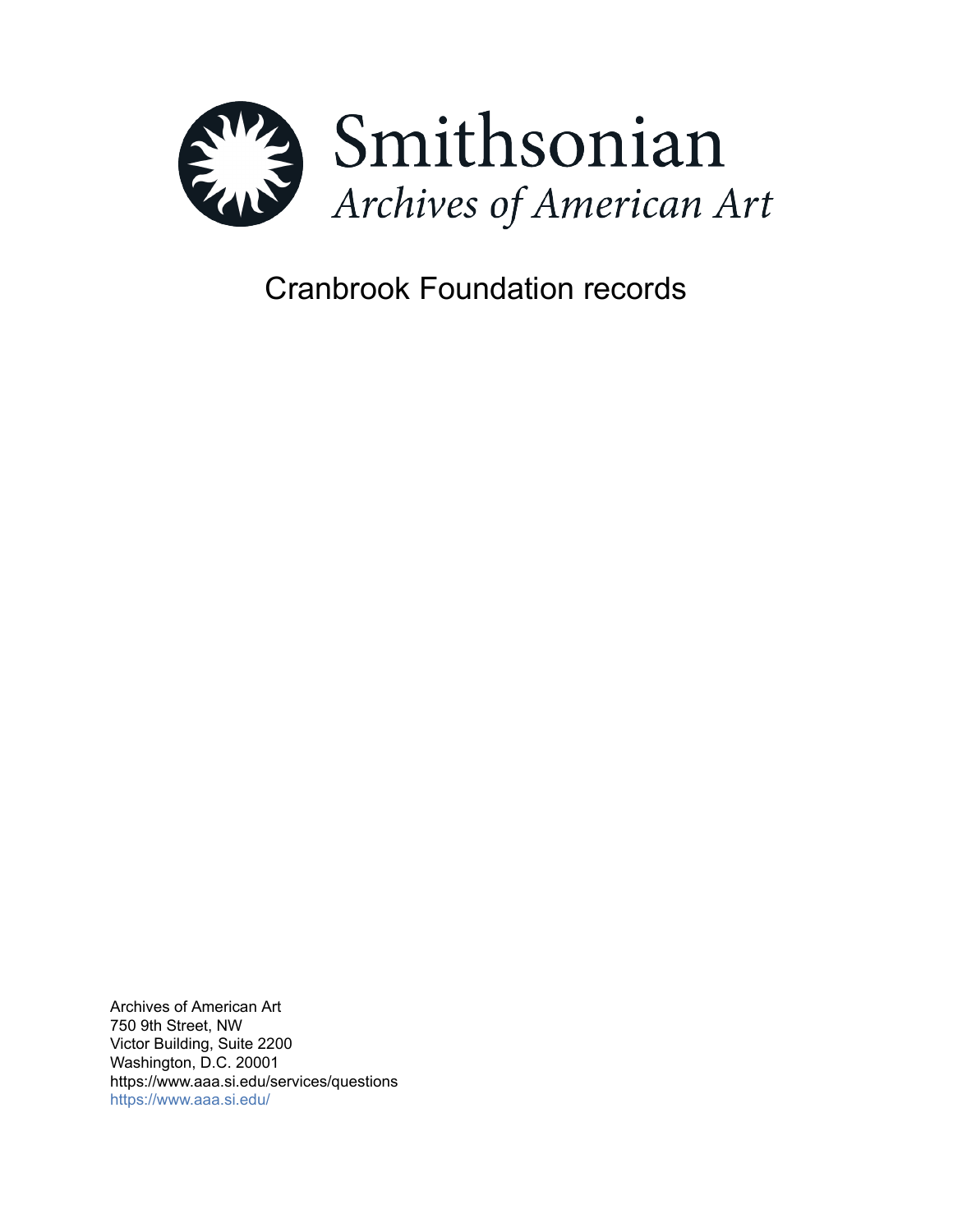## **Table of Contents**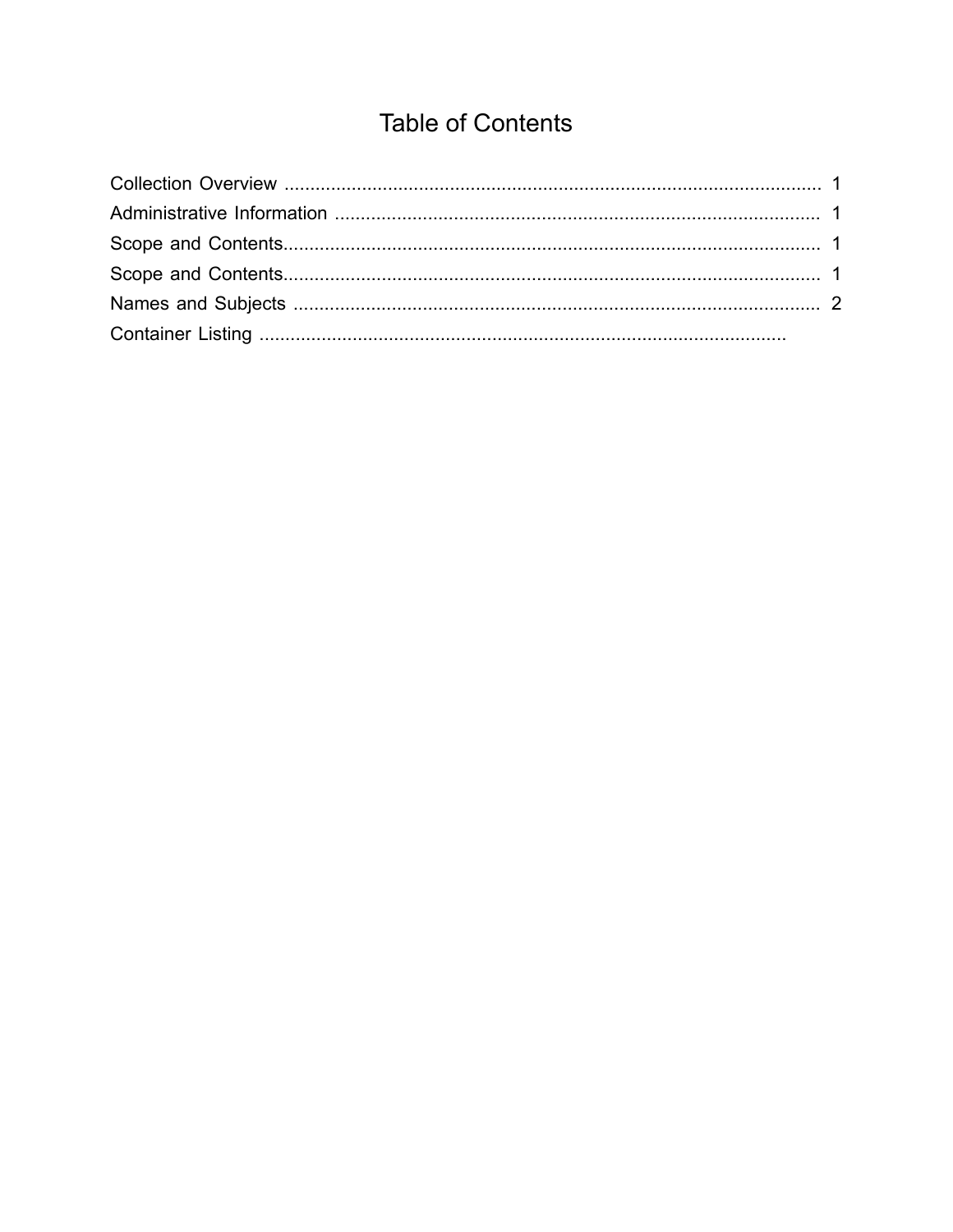| <b>Repository:</b> | Archives of American Art          |
|--------------------|-----------------------------------|
| Title:             | Cranbrook Foundation records      |
| Date:              | 1912-1960                         |
| Identifier:        | AAA cranfoun                      |
| Creator:           | Cranbrook Foundation              |
| Extent:            | 640 Items ((on 1 microfilm reel)) |
| Language:          | English.                          |

## <span id="page-2-0"></span>**Collection Overview**

## <span id="page-2-1"></span>**Administrative Information**

#### Acquisition Information

Lent for microfilming 1974 by the Cranbrook Foundation.

#### Location of Originals

Originals in Cranbrook Foundation, Bloomfield Hills, Mich.

#### Available Formats

35mm microfilm reel 1053 available at Archives of American Art offices and through interlibrary loan.

#### **Restrictions**

The Archives of American art does not own the original papers. Use is limited to the microfilm copy.

### <span id="page-2-2"></span>**Scope and Contents**

Correspondence; financial records; a draft of a proposed publication about Cranbrook; letters regarding a biography of founder, George G. Booth, and of the Scripps family; miscellaneous items, including an address by George Booth to the Cranbrook School; and clippings.

## <span id="page-2-3"></span>**Scope and Contents**

Among the individual correspondents are Albert Kahn, M. W. Childs, Emil Lorch, Oscar Bach, Mario Karbel, Francis Scott Bradford, Jr., Katherine McEwen, I. Kirshmayer, René Gimpel, Sheldon Cheney, Carl Milles, John M. Lyle, Cecil Billington, Cyril Arthur Player, and Arthur Neville Kirk. Organizations figuring in the correspondence include the American Federation of Arts, the Society of Arts and Crafts, Detroit, the Society of Arts and Crafts, Boston, the Detroit Institute of Arts, and the Metropolitan Museum of Art.